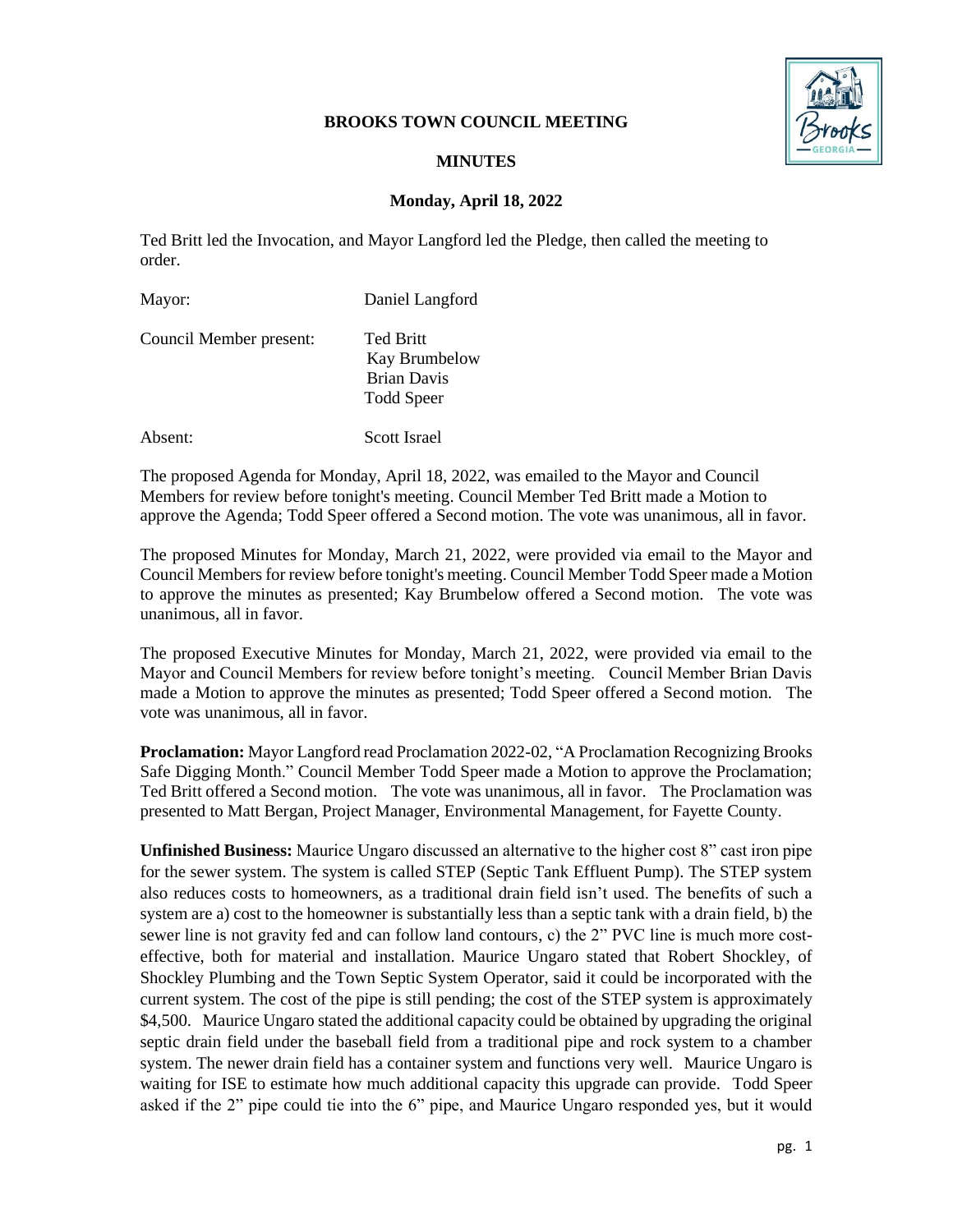require a separate manhole and would need to be coated and would require an upcharge on the manhole. Costs should be available at the next council meeting. Mayor Langford looks forward to hearing more information as it becomes available.

**New Business:** Maurice Ungaro requested that Monday, June 20, 2022, Council Meeting be moved to Monday, June 27, 2022. Council Member Kay Brumbelow made a Motion to approve; Brian Davis offered a Second motion. The vote was unanimous, all in favor. Mayor Langford requested the updated date be posted.

## **Committee Reports (if any):**

**Mayor's Report:** Mayor Langford reported it was delightful to participate in the Brooks Memorial Cemetery Sunrise service yesterday. Mayor Langford said it would have been the  $62<sup>nd</sup>$  service, but due to COVID, this year, the Brooks Memorial Cemetery Sunrise service celebrated its 60<sup>th</sup> service. Mayor Langford stated that more than one person pointed out to him that the statue of Christ in the cemetery is looking a little worse for wear, and we might want to get it pressured washed soon. Maurice Ungaro stated he would get it cleaned, and he would like to use a softer approach since it is made of marble.

**Planning and Zoning:** Maurice Ungaro stated the Benises' building is coming along and is almost halfway completed and that Sandra's Salon has sold and is unaware of what type of business will use the building; as of now, no business license application or permits to do anything have been received. Maurice Ungaro asked Council to consider revising the Maddock plat, which was previously approved, to reflect two parcels instead of three. This would allow the sale of the home to go through. Maurice Ungaro stated he spoke with the Town Attorney, and he said the state law will not allow us to create a land lock parcel to transfer to yourself; that being said, the town could provide an easement, and the Town Attorney stated that would not be the same. Maurice Ungaro stated he has tried to talk with the owners and the suggestion he provided was not of interest. The Maddocks have the buyers currently living in the house and would like to close the sale. Maurice Ungaro recommended to the owners having a revised plat to reflect two parcels, one for the house and the second one to reflect the rest of the land. Once the owners figure out what to do with the other two parcels, they could come back to the Town and seek approval. If the owner is to close on the property, a revision needs to be approved. Mayor Langford asked if this could be voted on this evening, and Maurice Ungaro replied yes. Maurice Ungaro suggested structuring the motion to reflect the house is one parcel, and the remaining land would be parcel two, a two parcel split.

Council Member Brian Davis made a motion to amend the current Maddock property plat as an option to the approved document. This would allow the Maddocks to close on the sale of the home and that Lots 2 and 3 are to be combined into one parcel. Council Member Ted Britt offered a Second motion. The vote was unanimous, all in favor.

**Recreation:** No one was present to represent BAR. The financials were not received.

**Town Clerk Report:** Ms. Spohr stated she had not received any speeding/traffic emails this month.

**Deputy Clerk's Report:** Ms. Bradley stated there will be two markets this month, a Day Market on April  $23<sup>rd</sup>$  and an Evening Market on April  $30<sup>th</sup>$ .

**Finance Officer's Report:** The financial information was distributed. Lorey Spohr reviewed the